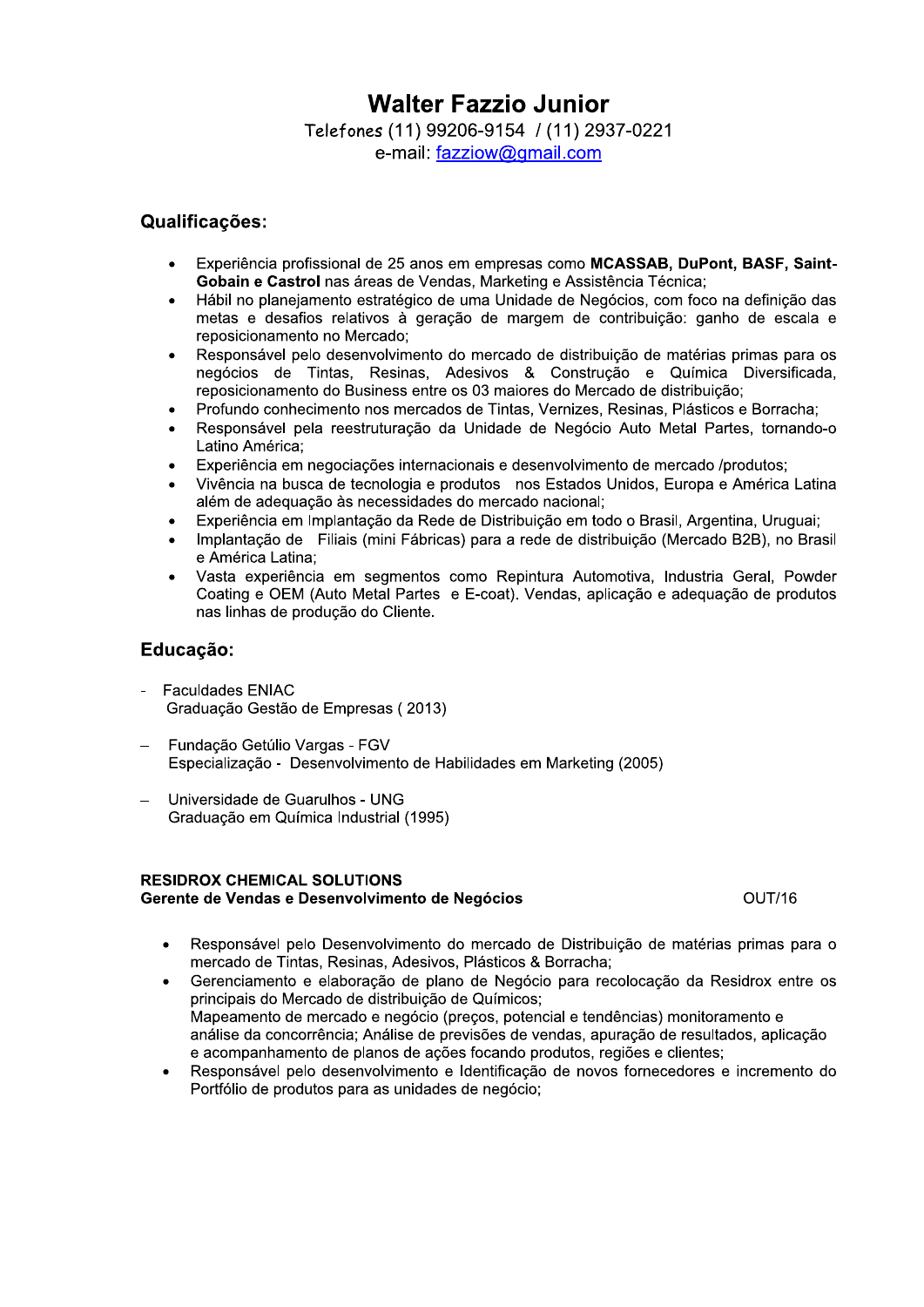### Gerente Unidade de Negócio Tintas, Resinas, Adesivos e Construção &

Gerente de Unidade de Negócio Química Diversificada Out/13 -Mai/16

(MCASSAB)

- Responsável Desenvolvimento do mercado de Distribuição de matérias primas para o  $\bullet$ mercado de Tintas, Resinas, Adesivos e Construção, reposicionamento o Business entre os 03 maiores do mercado de distribuição de Químicos, com a adequação e busca de novos produtos e novas tecnologias para o mercado sobre minha responsabilidade ;
- Responsável pela Unidade de Negócio de Química Diversificada, com o desenvolvimento de matérias primas e novos fornecedores, para os segmentos de Têxtil, Papel e Celulose, Agro, Defensivos;
- Respondendo também pela venda de matéria prima e formulados para os mercados de Flexível, Sistema e CASE, bem como a Gestão da Casa de Sistema, Laboratório de desenvolvimento e Fábrica de PU :
- Responsável por uma equipe de 11 pessoas, um volume de 18.000 TON/ano e faturamento anual de US\$ 76.0 MM :
- Gerenciamento e busca de novas tecnologias com fabricantes locais, nos escritórios do Grupo no exterior e com grandes produtores mundiais de matérias primas (Latino América, USA, Europa e Ásia);
- Responsável pelo desenvolvimento e Identificação de novos fornecedores e incremento do Portfólio de produtos para a unidade de negócio;

#### **Principais Realizações**

- Participação no reposicionamento do Business entre os dois maiores distribuidores de produtos Químicos no Brasil e o Quinto na América Latina;
- Prospecção e conquista de grandes contas de Fabricantes mundiais para distribuição de suas matérias primas no Brasil;
- Implementação de ferramentas de Gestão de Vendas P&L e Inteligência de Mercado;
- Premiação pela Oxiteno com "Distribuidor do Ano 2015".

#### DuPont Brasil (Multinacional Americana no segment Químico) 0UT/03 - JUL/12

#### Gerente de Mercado Auto Metal Partes - Latino América Dez/08 - Jul/12

- Reporte ao Diretor do Negócio Latino América (México) e ao líder do Negócio Latino América no Brasil, respondendo pela Unidade de Negócio Auto Metal Partes para Latino América e Costumer Service para o Brasil, com uma equipe de 21 pessoas sendo 1 Gerente, 03 Supervisores ,07 consultores de negocio, divididos entre México ; Colômbia : Venezuela : Argentina e Brasil e 01 Supervisor ,07 atendentes de CSR e 02 planejadores de Demanda para o Brasil;
- Reporte ao Diretor do Negocio Powder Latino América (Colômbia).respondendo pelas áreas de Auto Metal Partes para Latino América e Industrial Coating Solution:
- Responsável Desenvolvimento do mercado de Powder Coating LATAM, reposicionamento da marca " ALESTA " e adequação de produtos para os mercados Industriais, OEM e Auto Partes:
- Responsável pela reestruturação de todo Segmento de AMP, tornando-o Latino América:
- Responsável por um volume de 760.000 Gl/ano e faturamento anual de US\$ MM31.4 Auto Metal Parts;
- Reestruturação das equipes no Brasil e Latin América;
- Facilitador de novas tecnologias nas plantas da DuPont (México, USA e Europa);

#### Principais Realizações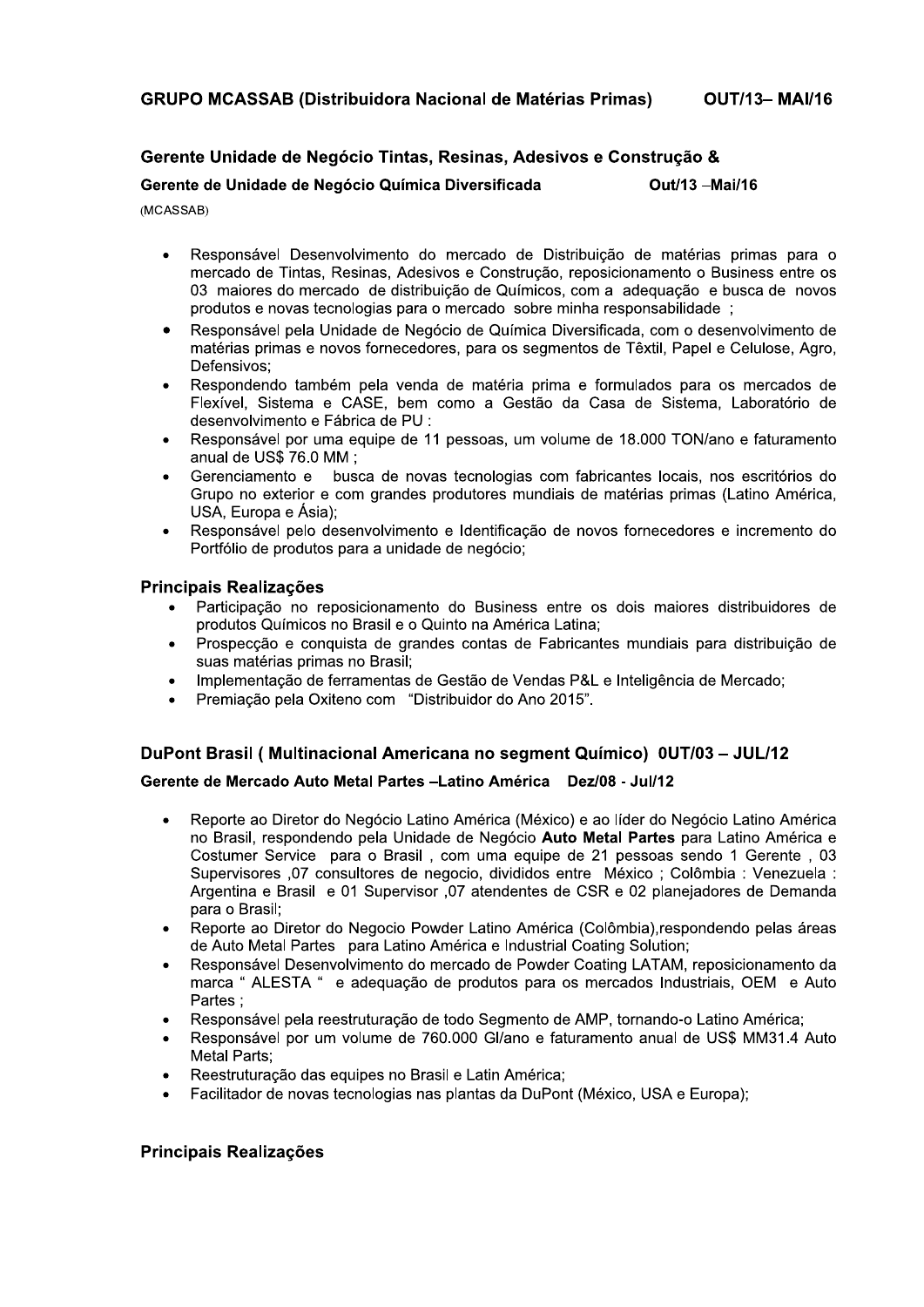- Aplicação de Ferramentas de Inteligência de Mercado;
- Transformação de um de negócio regional em um Unidade de Negócio Latin América e Plataforma tecnológica Mundial;
- Premiado pela DuPont Wilmington com "Achieving Customers Excellence";

#### Supervisor de Mercado -Industrial Coating Solution - Latino América Set/07 - Dez/08 (DuPont Brasil)

- Responsável pela Implantação da Rede de Distribuição em todo o Brasil, Argentina, Uruguai e Chile:
- Implantação de 15 mini Fabricas para a rede de distribuição no Brasil e LATAM;
- Responsável por um volume de 600.000 Gl/ano e faturamento anual de US\$15.6MM .Distribuicão Industrial:
- Consultoria na identificação do melhor produto ou mais adequado ao processo do Cliente.

#### **Supervisor Comercial - Regional Sul (Refinish)**

(DuPont Brasil)

- Responsável pela Troca de Marcas nos Mercados do Paraná Santa Catarina e Rio Grande do Sul:
- Reestruturação da equipe de vendas com 10 Representantes Comerciais e 8 assistentes técnicos, obtendo aumento no faturamento nos segmentos de Refinish e Fleet;
- Responsável por um volume de 180.000 Galões/ano e faturamento anual de **US\$ 28.1MM;**
- Reposicionamento da marca (identidade visual da empresa, Logotipo, Embalagens e Anúncios em todo a região Sul).

# **Gotthard Kaesemodel (Empresa Nacional de Abrasivos)**

Jul/02 - Abr/03

Out/03 - Ago/07

**Gerente Comercial** 

- Responsável pela Recolocação da Marca no Mercado de Lixas. Reestruturação da equipe de vendas com 35 vendedores, obtendo aumento no faturamento em 50% em 4 meses, conquistando 10% de Market Share contra 4% já existente:
- Reestruturação da identidade visual da empresa relacionado a Logotipo. Embalagens e Anúncios:
- Conquistas de novos clientes no atacado e vareio e novos nichos de mercado, em todo o território nacional. América do Sul e Centro América:
- Viagem internacional, para desenvolvimento e pesquisa de distribuidores, concorrência e novos produtos, específicos de cada país.

#### **Saint Gobain Abrasives (Norton )(Multinacional Francesa)** Mai/99 - Jun/2002

Técnico de Aplicação Produtos

- Responsável pelo Centro de Treinamento Automotivo Norton, abrangendo todo segmento de abrasivos das marcas Norton e Carborundun, para todo Brasil, América do Sul e América Central:
- Responsável pela parceria do segmento automotivo junto às montadoras, fabricantes de tintas, concessionárias e oficinas: